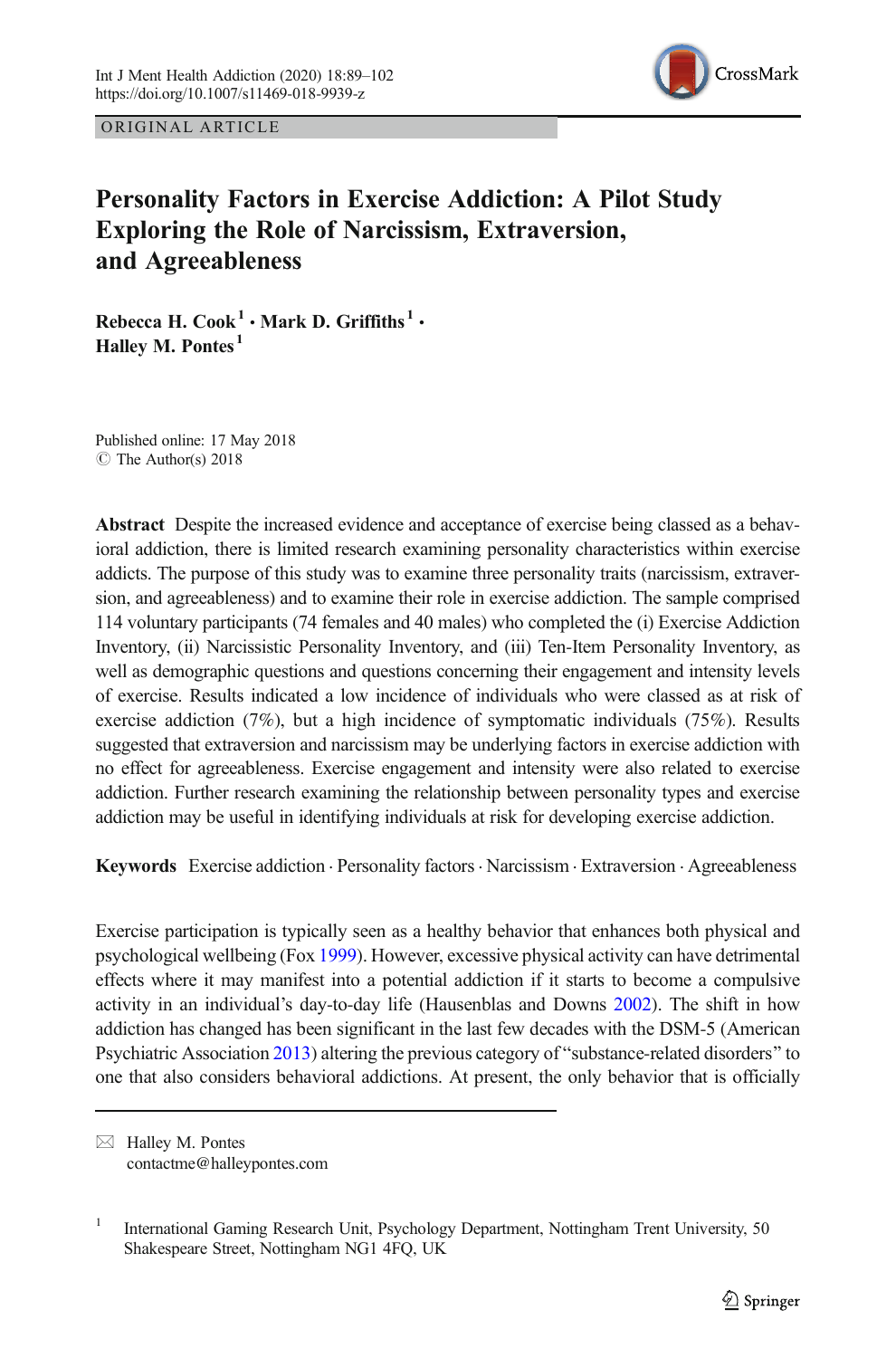recognized as a behavioral addiction in the DSM-5 is gambling disorder (although Internet gaming disorder is included in the DSM-5 appendix), where it was moved from "impulsive control disorders" to the newly reclassified category "addiction and related disorders" (Reilly and Smith [2013](#page-13-0)). The DSM-5 suggested other disorders such as Internet addiction and sex addiction may be classed as future behavioral addictions, but only if reliable empirical research confirms the existence of such conditions (Reilly and Smith [2013\)](#page-13-0). The belief that addiction now covers a variety of behaviors such as exercise has led to many theories and contributing factors of addiction. One of the underlying contributing factors in the acquisition, development, and maintenance of addiction may be personality and specific traits (Gossop and Eysenck [1980\)](#page-12-0) including narcissism (Akehurst and Thatcher [2010](#page-11-0); Miller and Mesagno [2014](#page-12-0); Spano [2001](#page-13-0)).

There is growing evidence that narcissism may be associated with exercise addiction symptoms (Miller and Mesagno [2014;](#page-12-0) Spano [2001\)](#page-13-0), although findings from recent literature are inconclusive. A narcissistic personality has been described as a pattern of characteristics that are present in an obsessive behavior whereby individuals become very self-centered as they crave opportunities for self-enhancement and excel when being evaluated by others (Wallace and Baumeister [2002\)](#page-13-0). Miller and Mesagno ([2014\)](#page-12-0) stressed that self-worth is a significant motivating factor among exercisers which can become increasingly maladaptive if dwelled upon excessively. Furthermore, the same authors argued that self-worth becomes noticeably apparent in the form of narcissism. The relationship between narcissism and exercise participation has demonstrated that those exhibiting higher levels of narcissism engage in physical exercise more frequently than those with lower levels of narcissism (Akehurst and Thatcher [2010](#page-11-0); Miller and Mesagno [2014;](#page-12-0) Spano [2001](#page-13-0)). These findings support self-worth theory and explain why narcissists may engage excessively in exercise (Collins and Stukas [2008;](#page-11-0) Miller [1992\)](#page-12-0).

Paulhus ([2001](#page-13-0)) investigated narcissism within the framework of the 'Big Five' personality traits (McCrae and Costa [2008\)](#page-12-0) and suggested that narcissism comprises a specific combination of two of the Big Five factors (i.e., high extraversion and a low agreeableness). Paulhus [\(2001\)](#page-13-0) argued that these two personality dimensions correspond to an emergent personality type that is equivalent to a narcissistic personality. Therefore, in the context of the Big Five, the narcissist can be broadly characterized as a disagreeable extravert. There is considerable evidence to support this two-factor characterization of narcissism with scores on the Narcissistic Personality Inventory (NPI) (Ames et al. [2006](#page-11-0)) which correlates positively with extraversion and negatively with agreeableness (Rhodewalt and Morf [1995](#page-13-0)). However, a question that arises with this twofactor combination is related to the unknown behavioral tendencies and characteristics that an individual who exhibits such levels of agreeableness and extraversion would show. In terms of extraversion, Lucas et al. ([2000](#page-12-0)) identified reward sensitivity as a key component so that the rewarding of goals is of most importance to extraverts. With regard to individuals scoring low on agreeableness, these individuals show greater disdain for others and aggressive anger, especially when frustrated (Graziano et al. [2007](#page-12-0)).

Relationships between personality traits and exercise addiction have emerged in recent literature (Bircher et al. [2017;](#page-11-0) Costa and Oliva [2012](#page-11-0); Gulker et al. [2001](#page-12-0); Miller and Mesagno [2014](#page-12-0)), and it comes as no surprise to find that the personality characteristic of perfectionism has produced very similar findings to narcissism (Miller and Mesagno [2014](#page-12-0)). Gulker et al. ([2001](#page-12-0)) noted that individuals with a perfectionistic personality type were more likely to engage in excessive bouts of exercise, thus facilitating the development of addictive and maladaptive tendencies toward exercising.

Despite high extraversion and low agreeableness merging as a two-factor combination for narcissism, researchers have investigated the relationship between extraversion and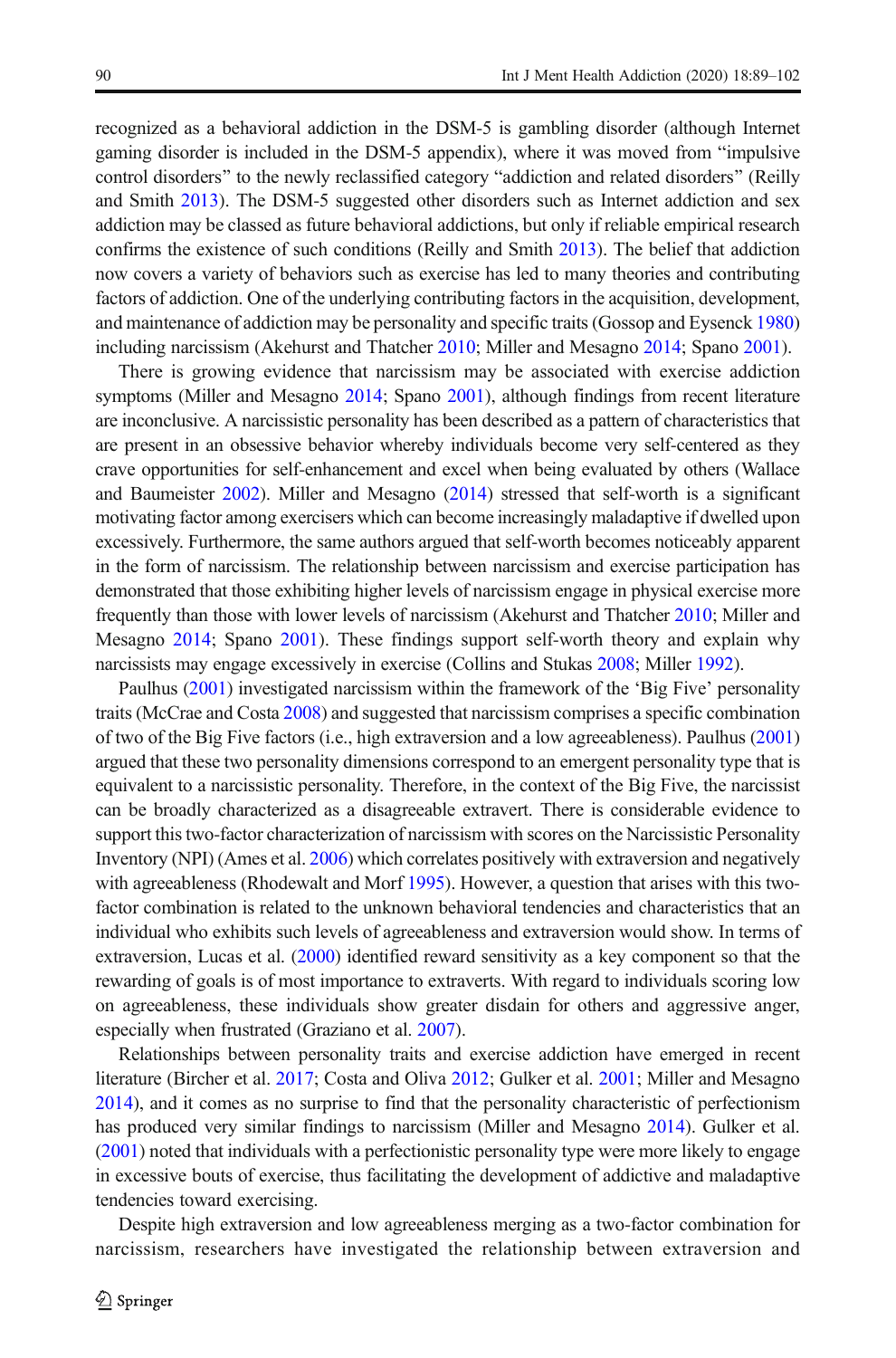agreeableness as separate traits and exercise (Costa and Oliva [2012;](#page-11-0) Hausenblas and Giacobbi [2004](#page-12-0); Mathers and Walker [1999](#page-12-0)). A few studies have indicated that high extraversion and low agreeableness have an association with exercise (Costa and Oliva [2012;](#page-11-0) Hausenblas and Giacobbi [2004;](#page-12-0) Mathers and Walker [1999](#page-12-0)). Mathers and Walker [\(1999\)](#page-12-0) reported that nonexercisers were significantly less extraverted compared to the exercisers. However, there was no significant difference in extraversion scores between addicted and non-addicted exercisers. More recently, Costa and Oliva [\(2012](#page-11-0)) reported that extraversion was positively associated with tolerance (the need to increase duration, frequency, and intensity in order to obtain the desired affects), time, and intended effects—symptoms that are typical among those addicted to exercise. Consequently, the relationship between extraversion and exercise addiction is unclear. A negative relationship has been found between agreeableness and exercise addiction (Costa and Oliva [2012](#page-11-0)), further supporting results from previous research reporting that nonexercise-addicted individuals score higher on agreeableness scales compared to exerciseaddicted individuals (Hausenblas and Giacobbi [2004](#page-12-0)).

Similar to extraversion, there are mixed findings in relation to how neuroticism affects exercise-related behaviors. Some research has found neuroticism to be inversely associated to exercise behaviors (Courneya and Hellsten [1998;](#page-11-0) Yeung and Hemsley [1997\)](#page-13-0), suggesting that neurotics tend to avoid situations that entail sport and exercise. However, other studies (Costa and Oliva [2012](#page-11-0); Hausenblas and Giacobbi [2004](#page-12-0)) have reported that neuroticism is a key predictor of exercise addiction. Hausenblas and Giacobbi [\(2004\)](#page-12-0) also suggested that neurotic individuals may tend to exercise in an excessive manner in order to reduce their stress levels and negative emotions as a form of maladaptive coping strategy.

An alternative explanation as to how personality traits can have a positive or negative effect on exercise addiction is provided by the "components" model of addiction developed by Griffiths ([2005](#page-12-0)). This model suggests the existence of basic components that are common to all addictions. Griffiths [\(2005](#page-12-0)) provided an explanation as to what an addiction is by arguing that all addictions share a high degree of certain commonalities featuring six key components (i.e., salience, mood modification, tolerance, withdrawal, conflict, and relapse). In cases where individuals fail to meet all six criteria, Griffiths argues that they cannot be operationally defined as having an addiction. Griffiths argues that these components are part of a biopsychosocial process and apply to all addictions whether they involve the ingestion of a drug or not. For any behavior to be considered as addiction (including exercise addiction), there must be long-lasting detrimental effects on an individual's everyday life.

Allegre et al. ([2006](#page-11-0)) conceptualized exercise addiction using the six addiction components. Here, exercise addiction was defined by adverse consequences resulting in conflict and salience, where an individual's thought processes were dominated by exercise and neuroadaptation leading to tolerance and withdrawal components. All of these factors described the negative aspects of excessive exercise. However, mood modification is not necessarily negative. An addiction to exercise could increase positive feelings in that an individual may feel a sense of exhilaration or satisfaction when exercising. Equally, it can be seen as a way of decreasing negative feelings. In this case, exercise would be seen as a means to cope with daily life stressors, which can be understood within the concept of positive addictions (Glasser [1976](#page-12-0)).

The relationship between the mood modification and withdrawal components in exercise addiction has been investigated by researchers. Mondin et al. ([1996](#page-12-0)) examined the consequences of exercise deprivation in habitual exercisers and found that during the period of exercise interruption, there were some significant mood alterations. These included increased state anxiety, depression, confusion, and tension, leading the authors to conclude that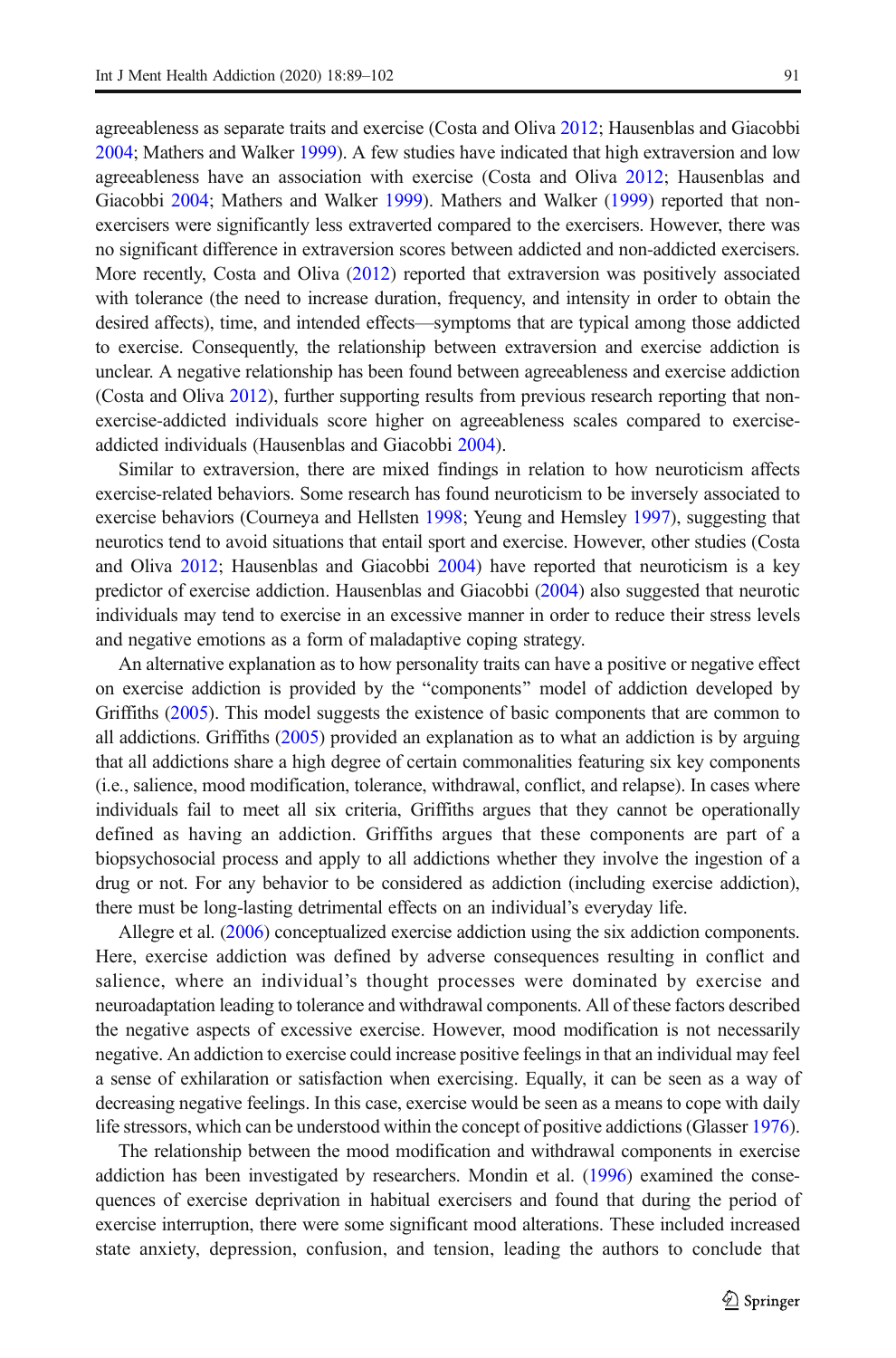deprivation among habitual exercisers could lead to withdrawal symptoms in just one to two days. This has provided support for Griffiths ([2005\)](#page-12-0) components model in the area of mood modification and withdrawal. Although individuals report positive feelings after engaging in physical exercise, it starts to have a knock-on effect with regard to the withdrawal component as individuals start to crave the arousal that they experience when participating in exercise.

When examining gender differences among exercise addicts, there is no clear direction as to whether males or females are more prone to becoming addicted to exercise (Kovacsik et al. [2018](#page-12-0)). In one study, women reported more often than men that they craved exercise and experienced feelings of nervousness and anxiety when they are unable to exercise (Zmijewski and Howard [2003\)](#page-13-0). Another study reported that exercising prevents the emergence of negative feelings (Zmijewski and Howard [2003](#page-13-0)). Reasons behind why women exercise excessively may be related to how they perceive their body image and potential appearance issues (Davis et al. [2001](#page-11-0)). This finding relates back to Miller and Mesagno's ([2014](#page-12-0)) self-worth theory because those high in narcissism are more likely to display behaviors related to their appearance in order to improve their self-worth. Emmons [\(1984\)](#page-11-0) reported that narcissists had a greater motivation to attain a perfect body and had a higher awareness of their appearance. A regression analysis by Davis et al. ([2001](#page-11-0)) demonstrated that narcissism was a unique predictor of greater preoccupation with appearance, even controlling for the effects of perfectionism, neuroticism, and facial attractiveness.

It is not solely females that these results apply to, because over time, males have increasingly been investigated when it comes to body image and attractiveness (Foster et al. [2015](#page-11-0)). For some males, the attraction to achieve the perfect body has been taken to the extremes, often using exercise to obtain this desire. Multiple studies have unsurprisingly found a high prevalence of exercise addiction in male bodybuilders (Foster et al. [2015;](#page-11-0) Hurst et al. [2000](#page-12-0); Smith and Hale [2004\)](#page-13-0), with a positive and significant relationship found between narcissism and bodybuilding (Carroll [1989](#page-11-0)). Taken together, gender-based studies indicate that males and females who partake in extreme bouts of physical exercise are more likely to display narcissistic tendencies in order to enhance their appearance.

In light of the aforementioned literature, the purpose of the present pilot study was twofold: (i) to examine the role of narcissism, extraversion, and agreeableness in relation to the amount of exercise an individual undertakes, because these specific traits are often associated with excessive exercising (Costa and Oliva [2012](#page-11-0); Hausenblas and Giacobbi [2004](#page-12-0); Miller and Mesagno [2014\)](#page-12-0); and (ii) to investigate and explore gender differences among regular exercisers. Given the aims of the present study, the following hypotheses are proposed: (i) exercise addiction will be positively correlated with narcissism; (ii) extraversion and agreeableness will each uniquely contribute as predictors of exercise addiction; and (iii) there will be no significant gender differences in relation to the first two hypotheses.

## Method

#### Participants

A total of 114 participants (74 females and 40 males) were recruited in the present study. Participants' ages ranged from 18 to 70 years (mean  $=$  32.4 years; SD  $=$  14.9 years). Of this sample, 102 were regular exercisers (i.e., engaged in exercise at least once a week) and 12 were non-regular exercisers (i.e., engaged in exercise less than once a week). Among the regular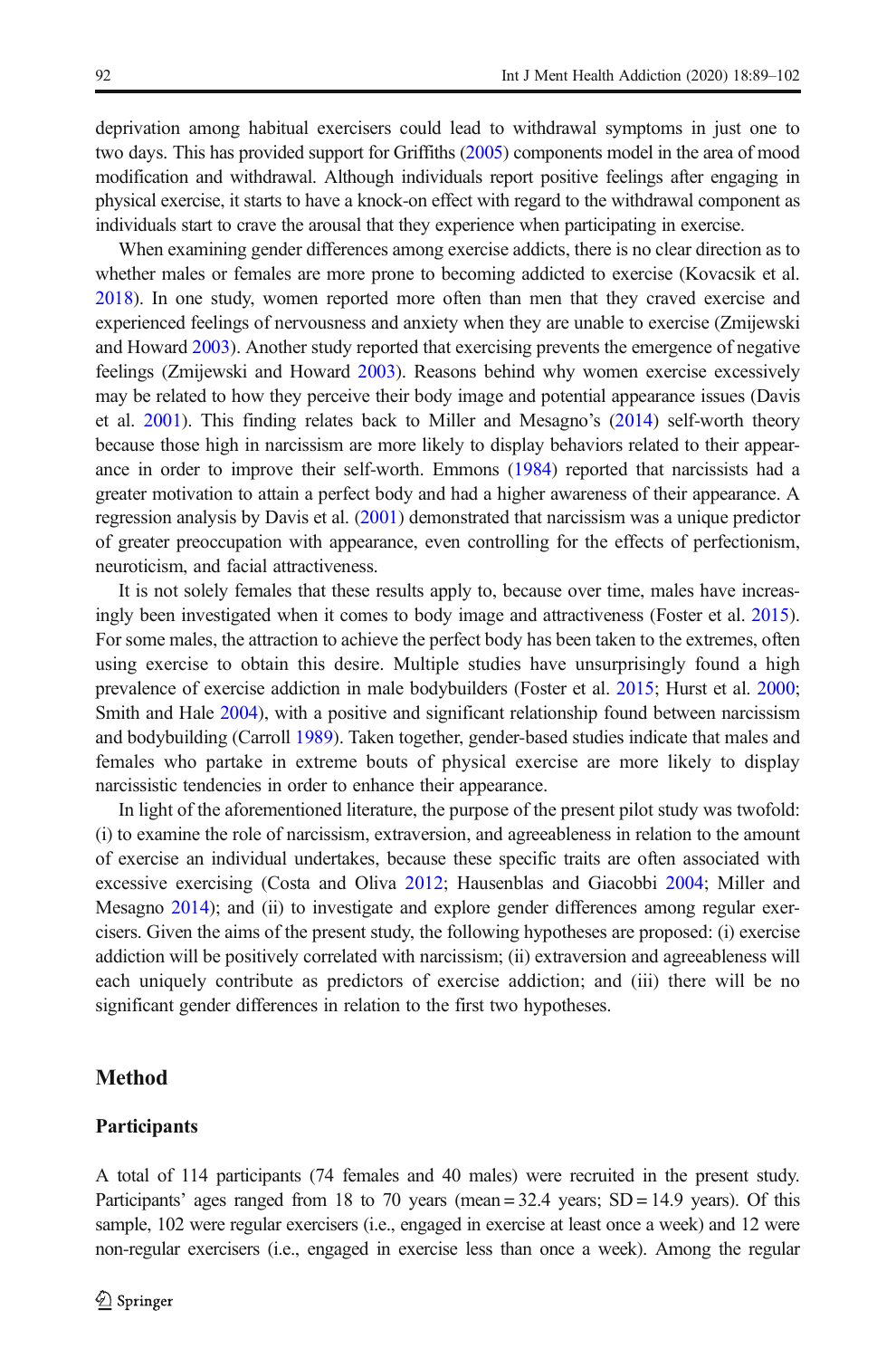<span id="page-4-0"></span>exercisers, they exercised on average  $3.5$  times a week (SD = 1.5), with a mean duration of 60.3 min per session  $(SD = 31.8)$ .

## **Measures**

Sociodemographic Factors and Exercise Engagement The sample provided data related to key demographic features and patterns of exercise behavior. More specifically, all participants were asked questions about their gender, age, and several questions relating to their engagement and intensity in exercise and sport (see Table 1).

The Exercise Addiction Inventory (Terry et al. [2004\)](#page-13-0) The Exercise Addiction Inventory (EAI) is a six-item psychometric test designed to assess exercise addiction based on a modified version of the components of behavioral addiction (Griffiths [1996](#page-12-0)). Participants were instructed to rate each of the six statements in relation to the extent each item reflected their current exercise beliefs. All items are rated on a 5-point Likert response option ranging from  $1$  ("strongly disagree") to 5 ("strongly agree"). The statements were coded so that a higher score reflected a higher degree of exercise addiction behavior. A cut-off score for individuals considered to be "at risk" of exercise addiction was 24 as suggested by Griffiths et al.  $(2005)$  $(2005)$ . In terms of reliability, the EAI has been found to exhibit adequate internal consistency and satisfactory testretest reliability (Griffiths et al. [2005](#page-12-0)). As for the validity, the EAI displays excellent concurrent validity when compared with the Obligatory Exercise Questionnaire (Pasman and Thompson [1988](#page-13-0)) and the Exercise Addiction Scale (Hausenblas and Downs [2002](#page-12-0)). In the present study, the EAI has been found to exhibit adequate levels of reliability ( $\alpha = 0.83$ ).

**The Narcissistic Personality Inventory (Ames et al. [2006](#page-11-0))** The Narcissistic Personality Inventory (NPI-16) is a 16-item measure of narcissism which comprises items taken from the larger NPI-40 (Raskin and Terry [1988\)](#page-13-0). Participants are presented with 16 pairs of statements and are requested to select one option from each pair that they think comes closest to describing their feelings about themselves. Narcissistic responses are coded as "1" and non-

| N                                                        | 114          |
|----------------------------------------------------------|--------------|
| Key demographics                                         |              |
| Gender                                                   |              |
| Male $(n, \%)$                                           | 40(35.1)     |
| Female $(n, \%)$                                         | 74 (64.9)    |
| Age (years) (mean, SD)                                   | 32.37 (14.9) |
| Exercise behaviors                                       |              |
| Regular exercisers $(n, \%)$                             | 102(89.5)    |
| Non-regular exercisers $(n, \%)$                         | 12(10.5)     |
| Exercise engagement (regular exercisers, mean (SD))      | 3.46(1.5)    |
| Exercise intensity (min) (regular exercisers, mean (SD)) | 60.29(31.8)  |
| Exercise addiction (mean, SD)                            | 16.54(4.9)   |
| Personality variables                                    |              |
| Agreeableness (mean, SD)                                 | 4.86(1)      |
| Extraversion (mean, SD)                                  | 4.77(1.3)    |
| Narcissism (mean, SD)                                    | 3.18(2.9)    |

Table 1 Sample's main sociodemographic characteristics, narcissism, exercise addiction, agreeableness, and extraversion patterns

"Exercise engagement" corresponds to the variable "exercise sessions per week" and exercise intensity corresponds to the variable "minutes per exercise session"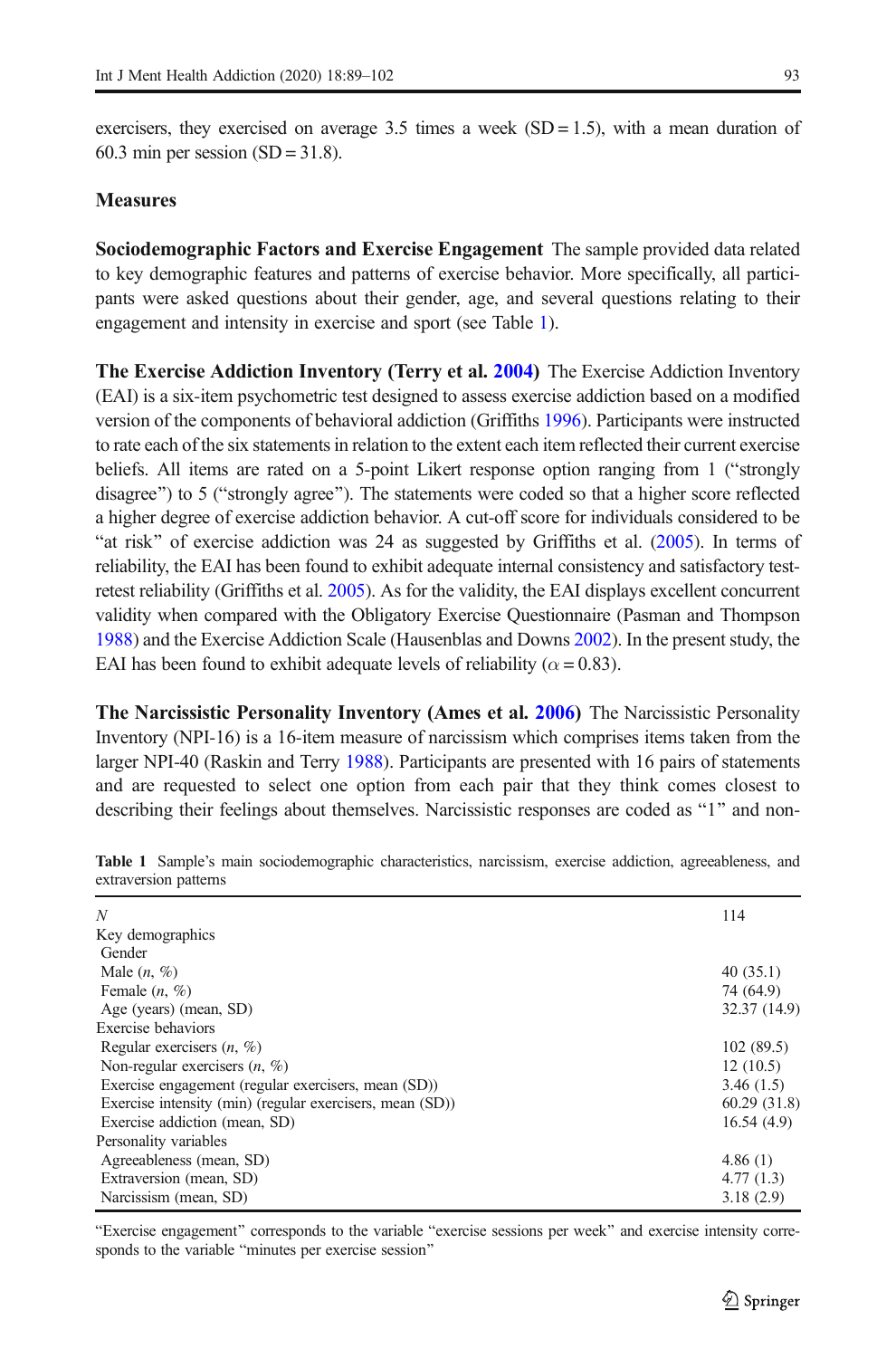narcissistic responses are coded as "0" with higher scores reflecting greater narcissistic personality. Ames et al. [\(2006\)](#page-11-0) carried out a validity analysis to compare the NPI-16 with the full NPI-40. The two measures were highly correlated ( $r = 0.90$ ;  $p < 0.001$ ). In the same study (Ames et al. [2006](#page-11-0)), test-retest reliability for NPI-16 over a five-week interval was assessed, and the results were satisfactory ( $r = 0.85$ ;  $p < 0.01$ ) and Cronbach's alpha coefficients of 0.69 and 0.78 were reported at the start and at time two (i.e., five weeks later). In the present study, the NPI-16 was found to exhibit adequate levels of reliability ( $\alpha = 0.77$ ).

Ten-Item Personality Inventory (Gosling et al. [2003\)](#page-12-0) The Ten-Item Personality Inventory (TIPI) is a ten-item measure of the Big Five personality dimensions (extraversion, agreeableness, conscientiousness, emotional stability, and openness to experience). Participants are instructed to rate the ten descriptors on a 7-point Likert response scale ranging from 1 ("disagree strongly") to 7 ("agree strongly"). Each dimension of the Big Five was represented by two items, one which provided a positive aspect of the dimension and the other which provided a negative aspect. Gosling et al. [\(2003\)](#page-12-0) provided support for test-retest reliability, and evidence of convergent validity has been previously reported by comparing the TIPI scores to scores obtained from the Big Five Inventory (BFI) (Gosling et al. [2003](#page-12-0)). In the present study, the TIPI was found to exhibit weaker reliability levels ( $\alpha$  = 0.51.) than the other scales, which was due to the low number of indicators per trait assessed.

## Procedure

The present study was granted ethical approval by the research team's University Ethics Committee before data collection began. Participants were recruited in two ways. The most prominent was via web-based media, direct contact, and e-mails to participants who were asked if they would like to take part in the online survey. The other recruitment method involved using a university research credit scheme where participants would sign up for the study online and select themselves into the sample and be given research credits in return upon completion for their participation. All participants had to provide an informed consent prior to starting the survey and informed that the data collected were anonymous and confidential.

#### Statistical Analysis

Statistical analysis comprised (i) general descriptive statistical analyses, (ii) various correlational analyses among the four variables and the sociodemographic questions on the engagement and intensity of exercise, and a (iii) stepwise regression analysis with scores on the EAI as the outcome variable (i.e., dependent variable). All statistical procedures were carried using IBM SPSS Statistics Version 22. All statistical tests adopted a significance level of  $p < 0.05$ .

## **Results**

#### Descriptive Statistics

Table [1](#page-4-0) summarizes the participants' main sociodemographic characteristics, narcissism, exercise addiction, agreeableness, and extraversion patterns. The majority of participants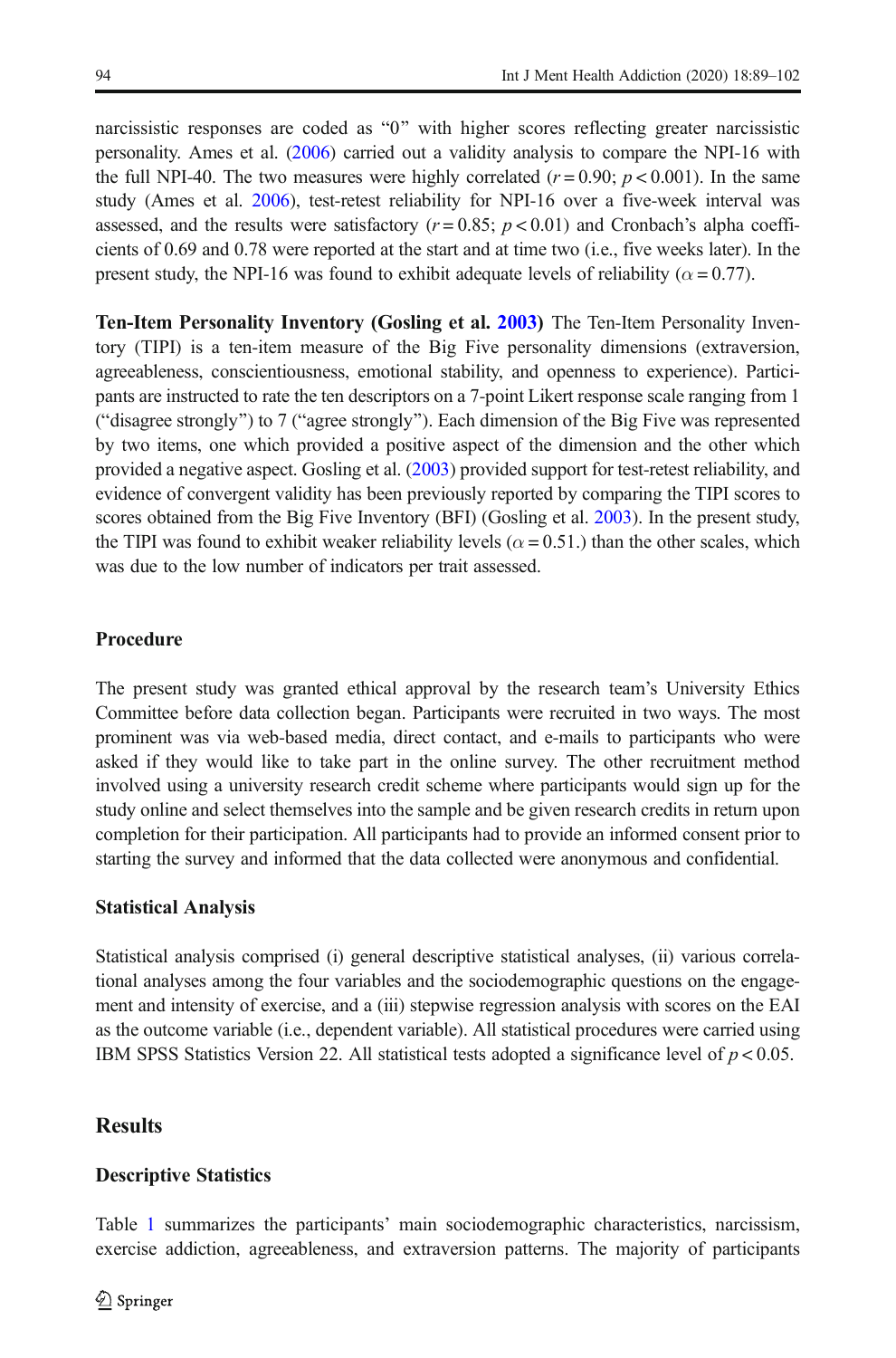reported being a regular exerciser (89.5%) and who exercised more than three times a week  $(M = 3.5, SD = 1.5)$  and averaged exercising for approximately 1 hour in each of these sessions  $(M = 60.3, SD = 31.8)$ . The means and standard deviations were calculated for exercise addiction ( $M = 16.54$ ;  $SD = 4.87$ ) and narcissism ( $M = 3.18$ ;  $SD = 2.93$ ). Means and standard deviations were also calculated for personality trait extraversion  $(M = 4.77; SD = 1.34)$  and agreeableness ( $M = 4.86$ ;  $SD = 0.98$ ) that were within the TIPI scale (see Table [1](#page-4-0)).

#### Correlational Analyses

Pearson correlation coefficients (r) were computed to investigate the relationships between the variables (i.e., exercise addiction, narcissism, extraversion, and agreeableness). Correlations among participant's engagement and intensity of exercise were also compared against the four scales to see if they had an effect on exercise addiction and personality levels. Several statistically significant correlation coefficients were found among exercise, narcissism, and personality traits from the TIPI (i.e., agreeableness and extraversion) (see Table 2). Most notably, there was a moderate positive correlation between exercise addiction and extraversion  $(r = 0.37, p < 0.001)$  indicating that participants with higher scores on the Exercise Addiction Inventory tended to score higher on the extraversion questions in the TIPI. However, the association between exercise addiction and agreeableness ( $r = -0.02$ ,  $p = 0.8$ ) was not statistically significant. There was a significant negative correlation between narcissism scores and agreeableness scores ( $r = -44$ ,  $p < 0.001$ ) indicating that participants exhibiting higher levels of narcissism had lower levels of agreeableness. Exercise intensity ( $r = 0.28$ ,  $p = 0.003$ ) and exercise engagement ( $r = 0.53$ ,  $p < 0.001$ ) scores indicated that the higher the intensity and engagement of exercise that participants undertook, the higher they scored on the EAI. A significant positive correlation was found between extraversion and exercise engagement  $(r =$ 0.24,  $p = 0.01$ ) indicating that participants who engaged in a high number of exercise sessions a week were more likely to score highly on the extraversion questions.

#### Correlational Gender Differences

Pearson correlation coefficients were also computed separately for female (Table [3](#page-7-0)) and male (Table [4\)](#page-7-0) participants. Correlation between narcissism and agreeableness in males and females proved similar. Among females, scores indicated that the higher participants scored on the narcissism scale, the lower they scored on the agreeableness scale  $(r = -0.38, p = 0.001)$ . Likewise, males displayed a moderate significant negative correlation between narcissism and

| Variable                 |         |          | 4         |          | O        |  |
|--------------------------|---------|----------|-----------|----------|----------|--|
| Narcissism (1)           | $0.24*$ | $0.41**$ | $-0.44**$ | 0.14     | 0.05     |  |
| Exercise addiction (2)   |         | $0.37**$ | $-0.02$   | $0.53**$ | $0.28**$ |  |
| Extraversion (3)         |         |          | $-0.25**$ | $0.24**$ | $0.29**$ |  |
| Agreeableness (4)        |         |          |           | 0.10     | $-0.001$ |  |
| Exercise engagement (5)  |         |          |           |          | .10      |  |
| Exercise intensity $(6)$ |         |          |           |          |          |  |

**Table 2** Inter-correlations among exercise and personality variables for total sample  $(N = 114)$ 

"Exercise engagement" corresponds to the variable "exercise sessions per week" and exercise intensity corresponds to the variable "minutes per exercise session"

\*\*p < 0.01; \*p < 0.05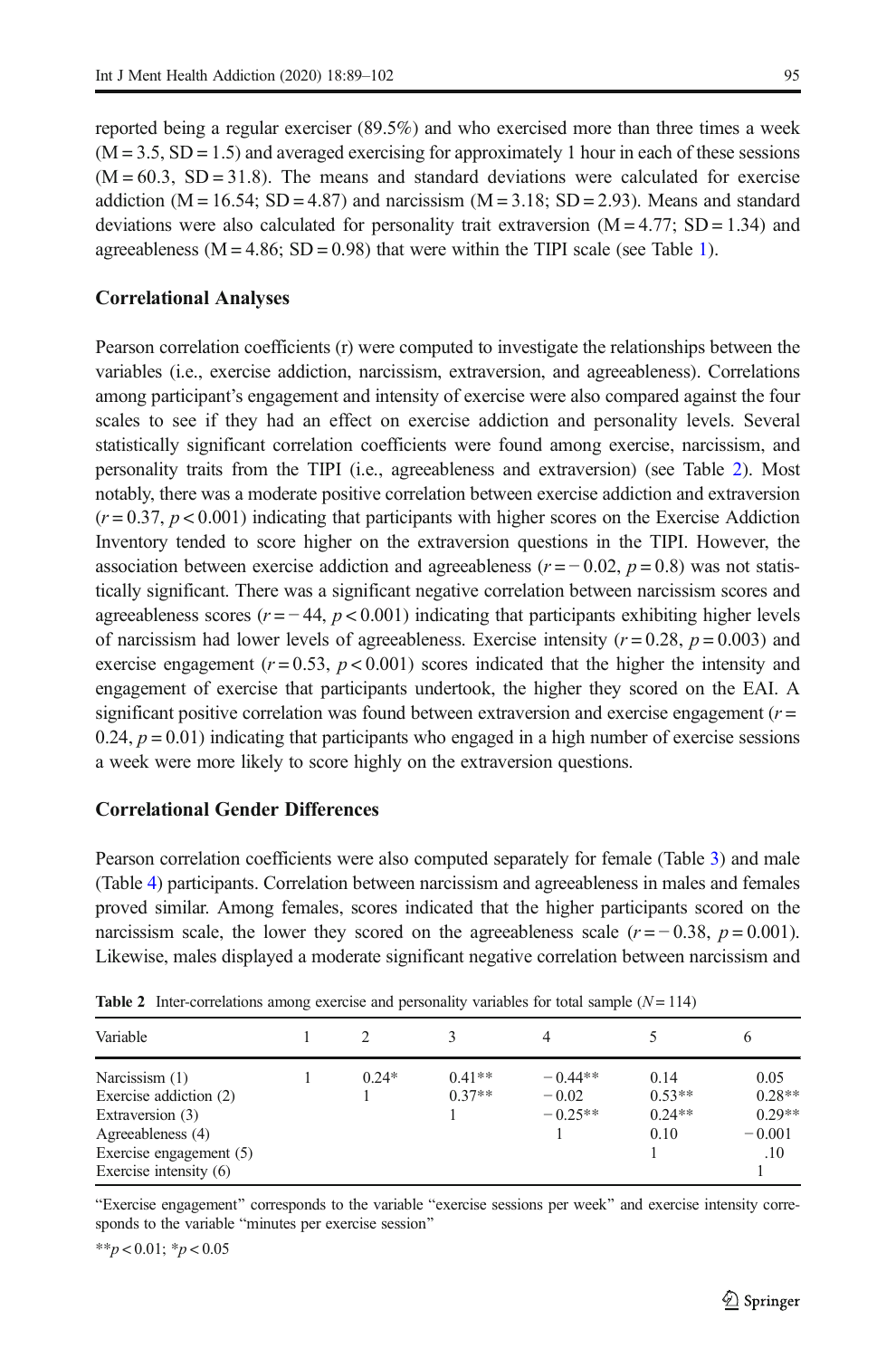| Variable                                                                                                                                 |      |                     | 4                               |                                     |                                         |
|------------------------------------------------------------------------------------------------------------------------------------------|------|---------------------|---------------------------------|-------------------------------------|-----------------------------------------|
| Narcissism (1)<br>Exercise addiction (2)<br>Extraversion (3)<br>Agreeableness (4)<br>Exercise engagement (5)<br>Exercise intensity $(6)$ | 0.21 | $0.39**$<br>$0.28*$ | $-0.38**$<br>$-0.05$<br>$-0.16$ | 0.07<br>$0.51**$<br>$0.29*$<br>0.03 | $-0.08$<br>0.14<br>0.17<br>0.07<br>0.10 |

<span id="page-7-0"></span>**Table 3** Inter-correlations among exercise and personality variables for female participants  $(N = 74)$ 

"Exercise engagement" corresponds to the variable "exercise sessions per week" and exercise intensity corresponds to the variable "minutes per exercise session"

\*\*p < 0.01;  $\frac{*}{p}$  < 0.05

agreeableness traits  $(r = -0.51, p = 0.001)$  indicating the more narcissistic they are, the less agreeable they tend to be. Results were not statistically significant for males ( $r = -0.01$ ,  $p =$ 0.945) and females ( $r = -0.05$ ,  $p = 0.656$ ) for the agreeable personality type in the TIPI, when compared to exercise addiction scores. For females, higher levels of exercise addiction were associated with higher levels of extraversion  $(r=0.28, p=0.014)$ , with males displaying similar results ( $r = 0.48$ ,  $p = 0.002$ ). These scores indicated that for both males and females, the higher they scored on the exercise addiction scale, the more likely they were to exhibit high levels of extraversion.

#### Regression Analysis

Based on the findings from the correlational analyses, gender, exercise engagement, exercise intensity, extraversion, agreeableness, and narcissism were modeled into a non-hierarchical stepwise multiple regression analysis to predict exercise addiction. The final model was reached after three steps, and out of the five predictors, only three (i.e., exercise engagement, extraversion, and exercise intensity) remained statistically significant in the final model, with gender, agreeableness, and narcissism being excluded from the model as they did not statistically predict exercise addiction. The final model including the three predictors was statistically significant (f[1, 110] = 4.51,  $p = 0.036$ ) and accounted for approximately 36% of the total variance of exercise addiction scores ( $R^2 = 0.37$ , adjusted  $R^2 = 0.36$ ).

Exercise addiction was primarily predicted by how many times participants engaged in exercise a week ( $\beta$  = 0.46, p < 0.05) followed by extraversion scores ( $\beta$  = 0.21, p < 0.05) and exercise intensity ( $\beta = 0.17$ ,  $p < 0.05$  $p < 0.05$ ) to a lesser extent. Table 5 shows the unstandardized and

| Variable                 |         |          | 4         |          | O        |  |
|--------------------------|---------|----------|-----------|----------|----------|--|
| Narcissism (1)           | $0.35*$ | $0.51**$ | $-0.51**$ | 0.18     | $0.32*$  |  |
| Exercise addiction (2)   |         | $0.48**$ | $-0.01$   | $0.59**$ | $0.52**$ |  |
| Extraversion (3)         |         |          | $-0.36*$  | 0.21     | $0.50**$ |  |
| Agreeableness (4)        |         |          |           | 0.19     | $-0.12$  |  |
| Exercise engagement (5)  |         |          |           |          | 0.11     |  |
| Exercise intensity $(6)$ |         |          |           |          |          |  |

**Table 4** Inter-correlations among exercise and personality variables for male participants  $(N = 40)$ 

"Exercise engagement" corresponds to the variable "exercise sessions per week" and exercise intensity corresponds to the variable "minutes per exercise session"

\*\*p < 0.01;  $\frac{*}{p}$  < 0.05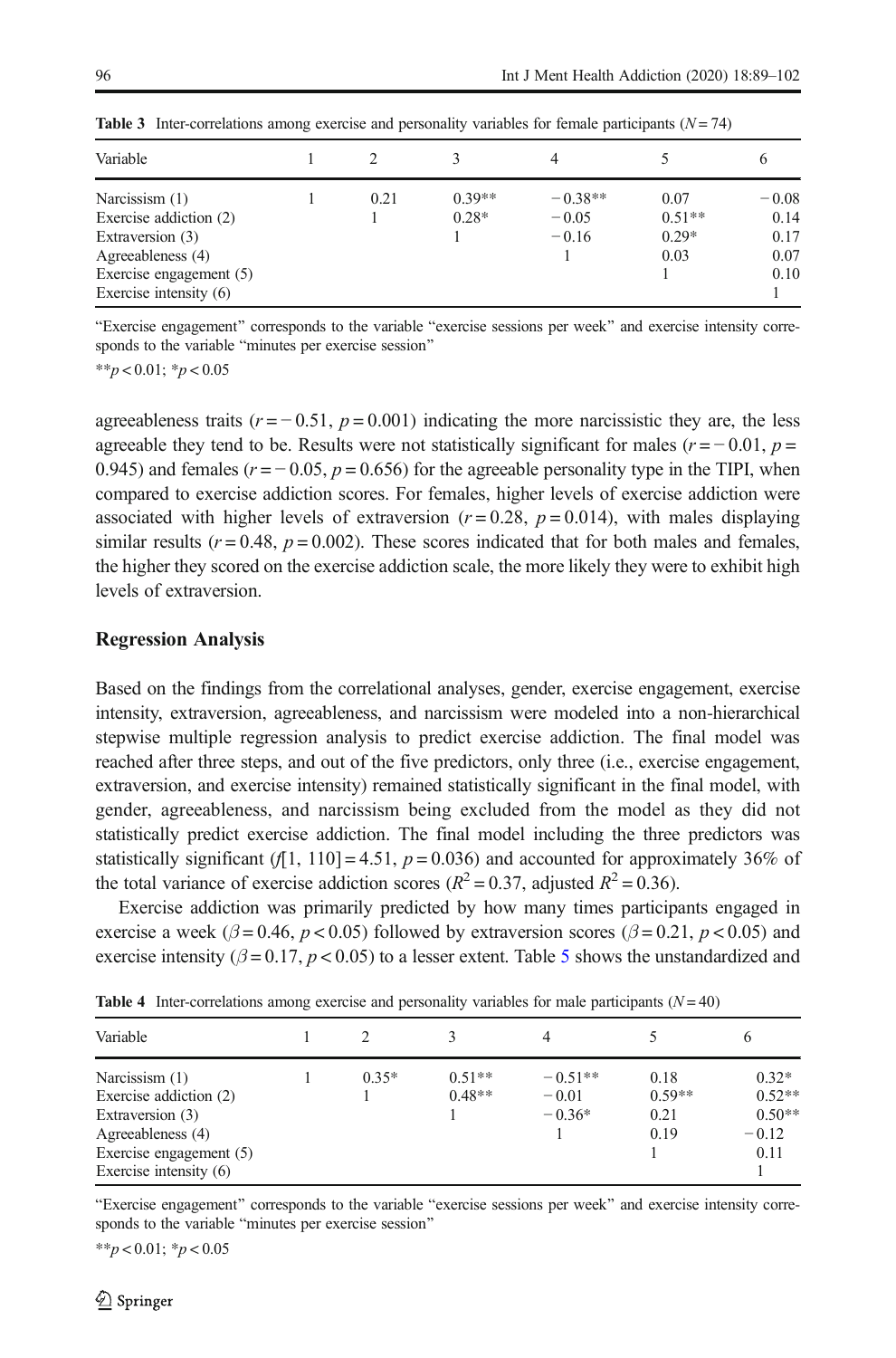|                                                                                         | Step 1                |           |          | Step 2                                                 |                                                      |           |                                | Step 3                                              |                                                      |           |                                                      |              |
|-----------------------------------------------------------------------------------------|-----------------------|-----------|----------|--------------------------------------------------------|------------------------------------------------------|-----------|--------------------------------|-----------------------------------------------------|------------------------------------------------------|-----------|------------------------------------------------------|--------------|
| Predictors                                                                              | B                     | <b>SE</b> | $\beta$  | t                                                      | B                                                    | <b>SE</b> | B                              | t                                                   | B                                                    | <b>SE</b> | $\beta$                                              |              |
| Exercise engagement<br>Extraversion<br>Exercise intensity<br>Model summary              | 1.60                  | 0.24      | $0.53**$ | 6.61                                                   | 1.41<br>0.95                                         | 0.24      | $0.46**$<br>$0.29 \quad 0.26*$ | 5.93<br>3.30                                        | 1.40<br>0.77<br>0.03                                 | 0.01      | $0.24$ $0.46*$ 5.96<br>$0.29 \quad 0.21*$<br>$0.17*$ | 2.63<br>2.12 |
| Variance explained by model $R^2 = 0.283$ (28.3%)<br>Change in variance by<br>next step |                       |           |          |                                                        | $R^2 = 0.347(34.7\%)$<br>$\Delta R^2$ = 0.064 (6.4%) |           |                                |                                                     | $R^2 = 0.372$ (37.2%)<br>$\Delta R^2$ = 0.026 (2.6%) |           |                                                      |              |
| Statistical significance<br>of model<br>Statistical significance<br>of steps            | $F(1, 112) = 44.11**$ |           |          | $F(2, 111) = 29.45***$<br>$\Delta F(1, 111) = 10.90^*$ |                                                      |           |                                | $F(3, 110) = 21.76**$<br>$\Delta F(1, 110) = 4.51*$ |                                                      |           |                                                      |              |

<span id="page-8-0"></span>Table 5 Stepwise multiple linear regression of the relationship between exercise addiction and key-related predictors

Outcome: exercise addiction. "Exercise engagement" corresponds to the variable "exercise sessions per week" and exercise intensity corresponds to the variable "minutes per exercise session." The final model (i.e., step 3) excluded the following variables due to their low and non-significant predictive power in the outcome variable (i.e., exercise addiction): narcissism, agreeableness, and gender

B, unstandardized regression coefficient; SE, standard error;  $\beta$ , standardized regression coefficient;  $R^2$ , R square;  $\Delta R^2$ , R<sup>2</sup> change

 $**p < 0.01$ ;  $*p < 0.05$ 

standardized regression coefficients of the three predictors alongside their correlation coefficients with exercise addiction and their squared semi-partial correlations. Overall, exercise engagement provided the strongest weight in the model followed by extraversion then exercise intensity. As indexed by the semi-partial correlations, the unique variance of each variable predictor is explained. Exercise engagement, extraversion, and exercise intensity accounted for approximately 21.5%, 14%, and 7.6% of the variance of exercise addiction. From the obtained standardized beta coefficients in the present model, exercise engagement, extraversion, and exercise intensity each contributed 46.4%, 21.3%, and 16.8% respectively of the total variance of exercise addiction when holding all other independent variables constant.

When examining the predicted change in the outcome variable (i.e., exercise addiction) for every unit increase in each predictor variable, the unstandardized regression coefficients indicate this change. Exercise engagement was associated with a partial regression coefficient of 1.4, which means that for every additional point that was scored within this variable, there would be an expected increase of approximately 1.4 points on exercise addiction levels. For extraversion, every additional point in this variable predicts an increase of 0.8 points on exercise addiction levels, while an additional point on exercise intensity levels leads to an expected increase of 0.03 points on exercise addiction levels.

## **Discussion**

The purpose of the present pilot study was to investigate two important research questions. The first sought to examine the role of key personality traits (i.e., narcissism, extraversion, and agreeableness) in relation to the amount of exercise an individual undertakes. The second was to investigate any gender differences among regular exercisers. Based purely on exercise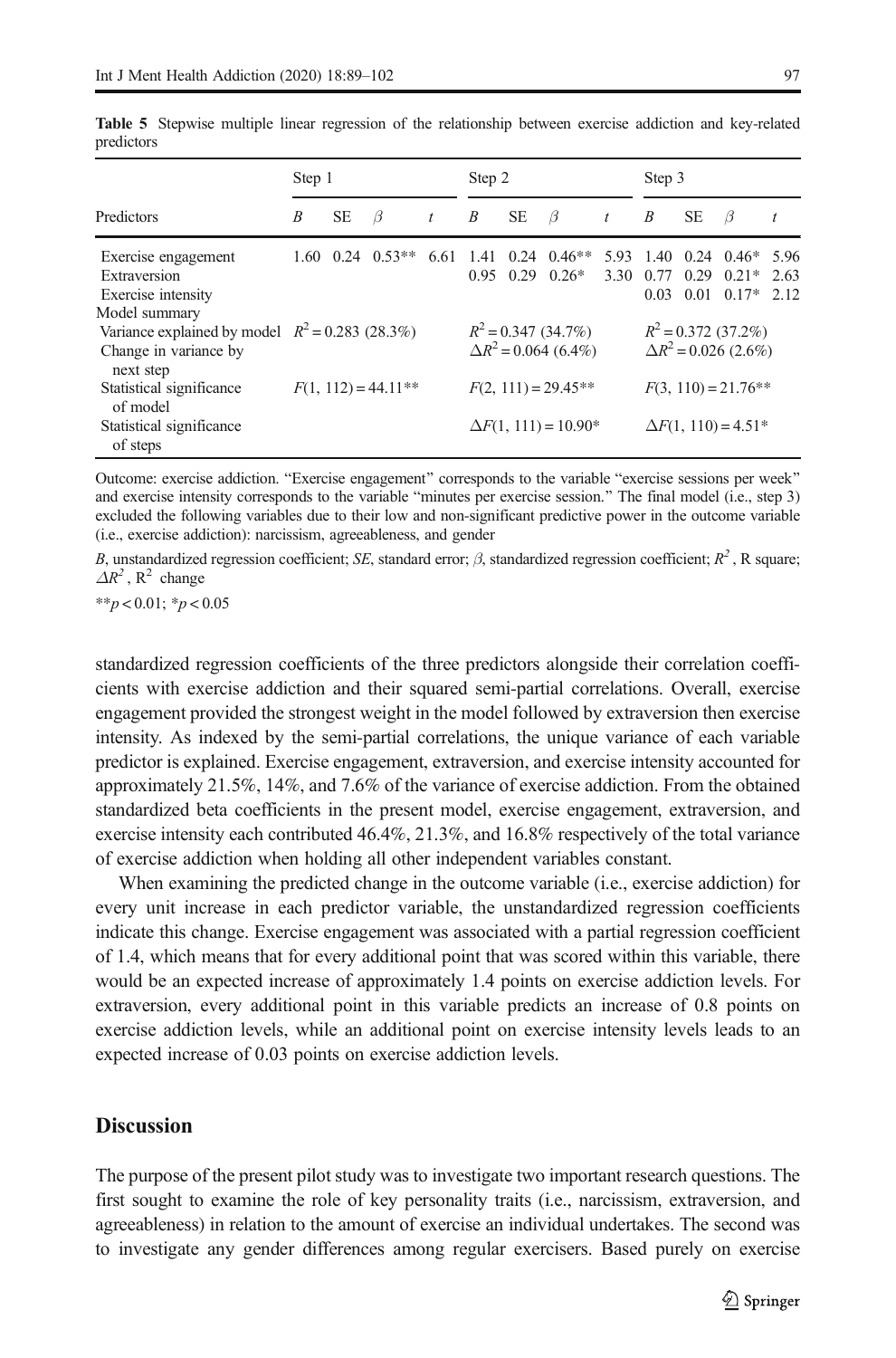addiction scores, results demonstrated very few participants were at risk of exercise addiction. Terry et al. [\(2004\)](#page-13-0) proposed a cut-off point in which scores would be classified as asymptomatic, symptomatic, or at risk of exercise addiction. In the present study, only 7% were scored to be "at risk" of exercise addiction ( $n = 8$ ), 75% were "symptomatic" ( $n = 85$ ), and 12% were "asymptomatic"  $(n = 21)$ , further suggesting that most of the participants in the present study would be considered as just casual exercisers with very few participants being identified as being at risk of exercise addiction. This low prevalence rate of exercise addiction supports previous studies using the EAI (e.g., Griffiths et al. [2015;](#page-12-0) Mónok et al. [2012;](#page-12-0) Szabo and Griffiths [2007\)](#page-13-0) and suggests that some studies may be assessing exercise commitment and dependence rather than an actual exercise addiction (e.g., Costa and Oliva [2012;](#page-11-0) Hausenblas and Giacobbi [2004;](#page-12-0) Miller and Mesagno [2014;](#page-12-0) Spano [2001\)](#page-13-0).

In relation to the first research question examining narcissism, a statistically significant relationship was observed between narcissism and exercise addiction. Participants displaying high levels of narcissism were more likely to show exercise addiction symptoms. Although previous research examining narcissism and exercise addiction is minimal, Spano [\(2001\)](#page-13-0) reported there was an association between narcissism and greater involvement in physical activity. The present study further expands Spano's ([2001](#page-13-0)) research because the findings of the present study indicated that exercise may be more addictive for those who are perceived to have a narcissistic personality type. This finding corroborates previous research suggesting that it is not uncommon for narcissists to excessively exercise in order to increase their sense of self-worth and appearance (Miller and Mesagno [2014](#page-12-0); Wallace and Baumeister [2002\)](#page-13-0). Consequently, the need to maintain high feelings of self-worth could manifest into an addiction to exercising (Miller and Mesagno [2014\)](#page-12-0).

When the relationship between narcissism and exercise addiction was re-examined, after separating participants by their gender and examining the second research question, the relationship between narcissism and exercise addiction was found in males only. This finding lends support to Brown ([2000](#page-11-0)) and Carroll [\(1989\)](#page-11-0) who suggested that groups of males who exercise excessively are more likely to be narcissistic. These studies indicate high levels of narcissism and exercise addiction symptoms may typically co-exist in males. Results suggest that the physical and mental rewards associated with exercise (i.e., increased sense of self-worth, appearance, and fitness) may lead narcissistic males to exercise in a more excessive way which in consequence could manifest in an addiction to exercise.

Furthermore, the present correlational findings indicated that there was no significant relationship between agreeableness and exercise addiction; therefore, the second hypothesis was not supported (i.e., agreeableness will be one of the predictors of exercise addiction). Results from the present study do not fall in line with the findings of previous studies which have found agreeableness to be a predictor of exercise addiction symptoms (Costa and Oliva [2012](#page-11-0); Hausenblas and Giacobbi [2004](#page-12-0)). Despite the paucity of research concerning agreeableness, research suggests that individuals low in agreeableness tend to be unfriendly and competitive, resulting in excessive exercise in order to satisfy their competitive nature (Hausenblas and Giacobbi [2004\)](#page-12-0). Based on the findings presented here, it appears further research is necessary in order to confirm whether agreeableness is one of the predictors of exercise addiction.

Despite the lack of effect that agreeableness had on exercise addiction, high scores reported on the narcissism and extraversion scales resulted in a significant negative correlation of agreeableness, remaining consistent among males and females. This provides additional support for the "emergent personality type" in which Paulhus ([2001](#page-13-0)) argued was equivalent to a narcissistic personality type and comprises high extraversion and low agreeableness. Like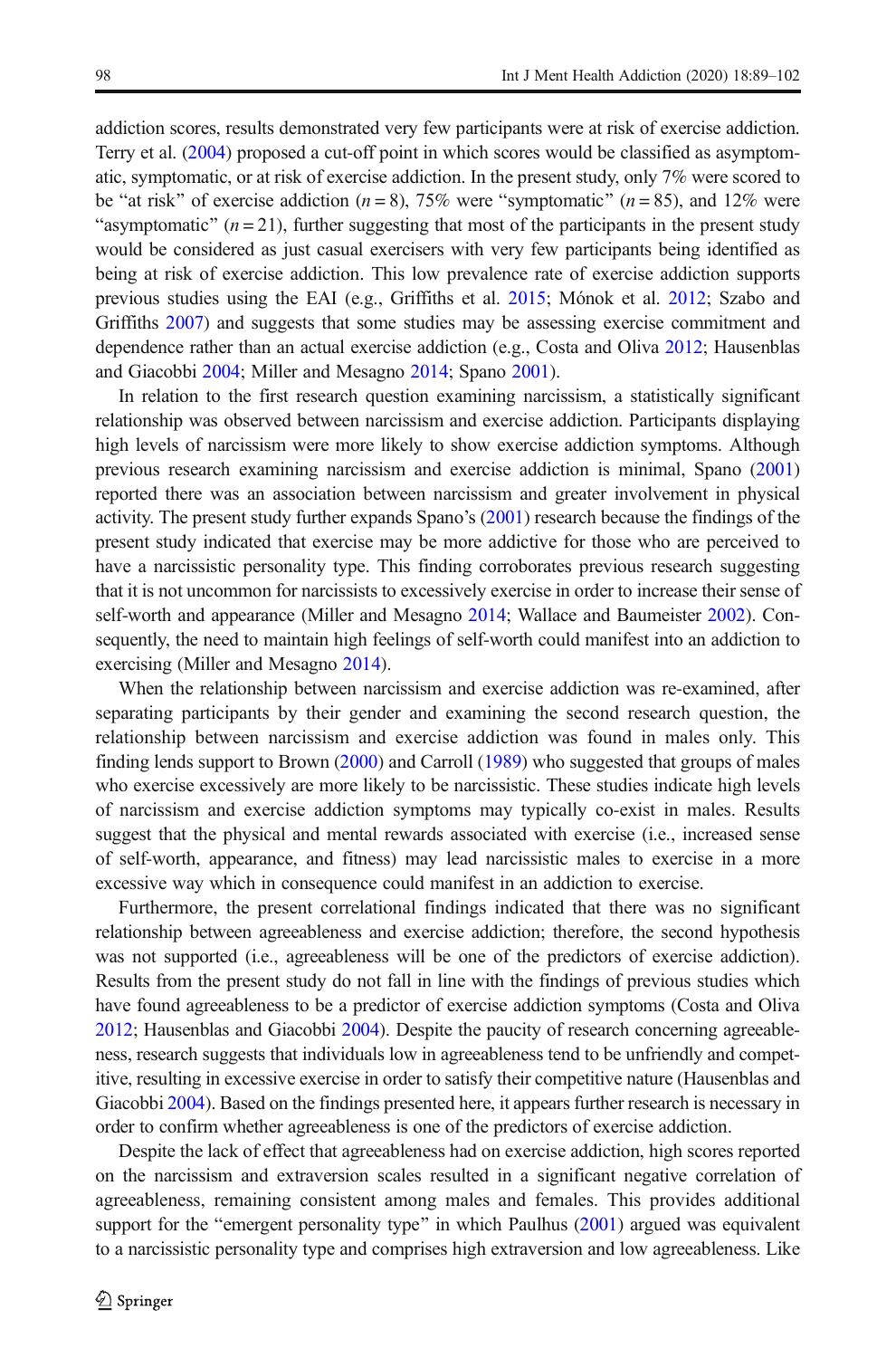the findings of the present study, considerable evidence supports this two-factor characterization of narcissism with scores on the NPI correlating positively with extraversion and negatively with agreeableness, thus forming a "disagreeable extravert" personality type (Ames et al. [2006](#page-11-0); Rhodewalt and Morf [1995\)](#page-13-0).

Results from this and previous studies demonstrate that extraversion appears to be an extremely relevant individual difference in exercise addiction. For both males and females, analysis indicated that high extraversion scores correlated significantly with high exercise addiction scores. This finding confirms previous research showing that individuals reporting low exercise engagement may be less extraverted and more agreeable when compared to individuals who exercise regularly (Hausenblas and Giacobbi [2004](#page-12-0)). In light of the second hypothesis (i.e., extraversion will be a predictor of exercise addiction), the results from the multiple regression analysis yielded a model with three predictors (i.e., exercise engagement, extraversion, and exercise intensity) which accounted for approximately 36% of the variance. Despite one demographic variable (i.e., exercise engagement) explaining the highest percent of the variance (i.e., 21.5%), extraversion proved to be the second best predictor accounting for 14% of the variance. Based upon these observations, extraversion as a predictor of exercise addiction remains consistent with previous findings (e.g., Costa and Oliva [2012;](#page-11-0) Courneya and Hellsten [1998](#page-11-0); Mathers and Walker [1999](#page-12-0); Yeung and Hemsley [1997](#page-13-0)).

In summary, results from the present study are in line with the findings of Costa and Oliva ([2012](#page-11-0)) in that extraversion appears to be a relevant personality trait associated with exercise addiction. The association of a narcissistic personality type displaying exercise addiction symptoms supports recent literature (Miller and Mesagno [2014\)](#page-12-0) while agreeableness appears not to be a personality trait that has a significant impact on exercise addiction behaviors in the present study. This is in stark contrast to the previous research (Costa and Oliva [2012](#page-11-0); Hausenblas and Giacobbi [2004\)](#page-12-0) who reported a negative association between high levels of agreeableness and low levels of exercise addiction.

The present study is not without potential limitations. First, the sample size and population should be taken into account in terms of limited generalizability to the wider population as a large proportion of the sample comprised university students. Second, the use of the TIPI may have weakened the correlations between the personality variables, as shorter scales tend to be less reliable (Gosling et al. [2003](#page-12-0)), with the present study exhibiting a lower than desired reliability score for the personality measure adopted ( $\alpha$  = 0.51). Gosling et al. [\(2003\)](#page-12-0) explain that it is almost impossible to score high alphas on the TIPI scale because of the design and because it assesses broad domains with only two items per personality trait. For future studies examining personality in more detail, it is suggested that other more comprehensive personality assessment tools such as the 44-item Big Five inventory (John and Srivastava [1999\)](#page-12-0) are used or the 60-item NEO Five-Factor Inventory (Costa and McCrae [1992](#page-11-0)). Third, the NPI was susceptible to response bias due to the nature of what it assesses. Since narcissism is not a particularly desirable quality to have, highly narcissistic participants may have downplayed their narcissistic tendencies in the self-report method of response. This could lead to reduced accuracy in the relationships between the variables. Self-report measures are also known to have other well-known biases (such as memory recall biases). Finally, the demographic variables assessing exercise engagement and intensity were assessed by non-standardized psychometric tools. For that reason, the strength of the association between the NPI responses and the other variables should be interpreted with caution.

Due to the serious implications exercise addiction can have on an individual's physical and psychological wellbeing, it is important to examine which determinants play a contributory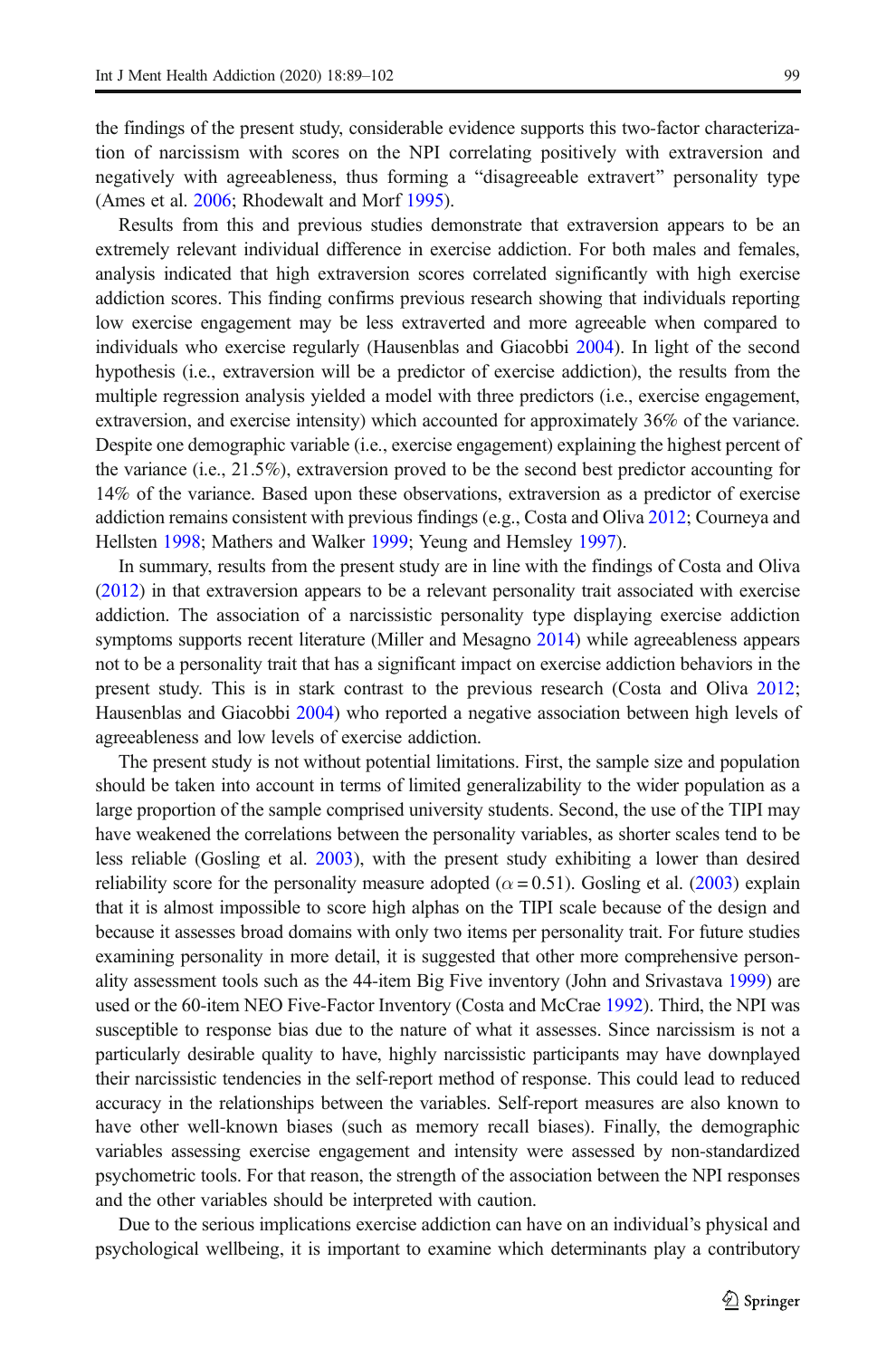<span id="page-11-0"></span>role in this behavioral addiction. The present study found that individuals reporting high exercise addiction scores are in general more extraverted and narcissistic compared to those with low exercise addiction scores. For future studies examining the role of personality on exercise addiction, it is suggested that the use of standardized psychometric tools should be employed when investigating the association between the variables, as an alternative to selfdevised questions. Furthermore, the use of a larger and more diverse and generalized sample should be used. The findings from the present study indicate the potential to identify those susceptible to exercise addiction through the identification of co-existing narcissistic and extraverted traits in exercisers.

Compliance with Ethical Standards The present study was granted ethical approval by the research team's University Ethics Committee before data collection began.

Conflict of Interest The authors declare that they have no conflict of interest.

Open Access This article is distributed under the terms of the Creative Commons Attribution 4.0 International License (http://creativecommons.org/licenses/by/4.0/), which permits unrestricted use, distribution, and reproduction in any medium, provided you give appropriate credit to the original author(s) and the source, provide a link to the Creative Commons license, and indicate if changes were made.

## References

- Akehurst, S., & Thatcher, J. (2010). Narcissism, social anxiety and self-presentation in exercise. Personality and Individual Differences, 49(2), 130–135. <https://doi.org/10.1016/j.paid.2010.03.021>.
- Allegre, B., Souville, M., Therme, P., & Griffiths, M. (2006). Definitions and measures of exercise dependence. Addiction Research and Theory, 14, 631-646. <https://doi.org/10.1080/16066350600903302>.
- American Psychiatric Association. (2013). Diagnostic and statistical manual of mental disorders (5th ed.). Arlington: American Psychiatric Association.
- Ames, D. R., Rose, P., & Anderson, C. P. (2006). The NPI-16 as a short measure of narcissism. Journal of Research in Personality, 40, 440–450. <https://doi.org/10.1016/j.jrp.2005.03.002>.
- Bircher, J., Kasos, K., Demetrovics, Z., Griffiths, M. D., & Szabo, A. (2017). Exercise addiction and personality: A two-decade systematic review of the empirical literature (1995–2016). Baltic Journal of Sports and Health Sciences, 3(106), 19–33.
- Brown, L. B. (2000). Powerful physiques, vulnerable psyches: Narcissism, body image and masculinity in male bodybuilders - PsycINFO - ProQuest. Dissertation Abstracts International: Section B: The Sciences and Engineering, 61(7–B), 3833.
- Carroll, L. (1989). A comparative study of narcissism, gender, and sex-role orientation among bodybuilders, athletes, and psychology students. Psychological Reports, 64, 999–1006.
- Collins, D. R., & Stukas, A. A. (2008). Narcissism and self-presentation: The moderating effects of accountability and contingencies of self-worth. Journal of Research in Personality, 42(6), 1629-1634. [https://doi.](https://doi.org/10.1016/j.jrp.2008.06.011) [org/10.1016/j.jrp.2008.06.011.](https://doi.org/10.1016/j.jrp.2008.06.011)
- Costa, P., & McCrae, R. (1992). Revised NEO personality (NEOPI-R) and NEO five factor inventory (NEO-FFI) professional manual. Odessa: Psychological Assessment Resources.
- Costa, S., & Oliva, P. (2012). Examining relationship between personality characteristics and exercise dependence. Review of Psychology, 19(1), 5-12.
- Courneya, K. S., & Hellsten, L.-A. M. (1998). Personality correlates of exercise behavior, motives, barriers and preferences: An application of the Five-Factor model. Personality and Individual Differences, 24(5), 625– 633. [https://doi.org/10.1016/S0191-8869\(97\)00231-6.](https://doi.org/10.1016/S0191-8869(97)00231-6)
- Davis, C., Dionne, M., & Shuster, B. (2001). Physical and psychological correlates of appearance orientation. Personality and Individual Differences, 30(1), 21–30. [https://doi.org/10.1016/S0191-8869\(00\)00006-4.](https://doi.org/10.1016/S0191-8869(00)00006-4)
- Emmons, R. (1984). Factor analysis and construct validity of the narcissistic personality inventory. Journal of Personality Assessment, 48(3), 291–300. <https://doi.org/10.1207/s15327752jpa4803>.
- Foster, A. C., Shorter, G. W., & Griffiths, M. D. (2015). Muscle dysmorphia: Could it be classified as an addiction to body image? Journal of Behavioral Addictions, 4, 1–5. [https://doi.org/10.1556/JBA.3.2014.001.](https://doi.org/10.1556/JBA.3.2014.001)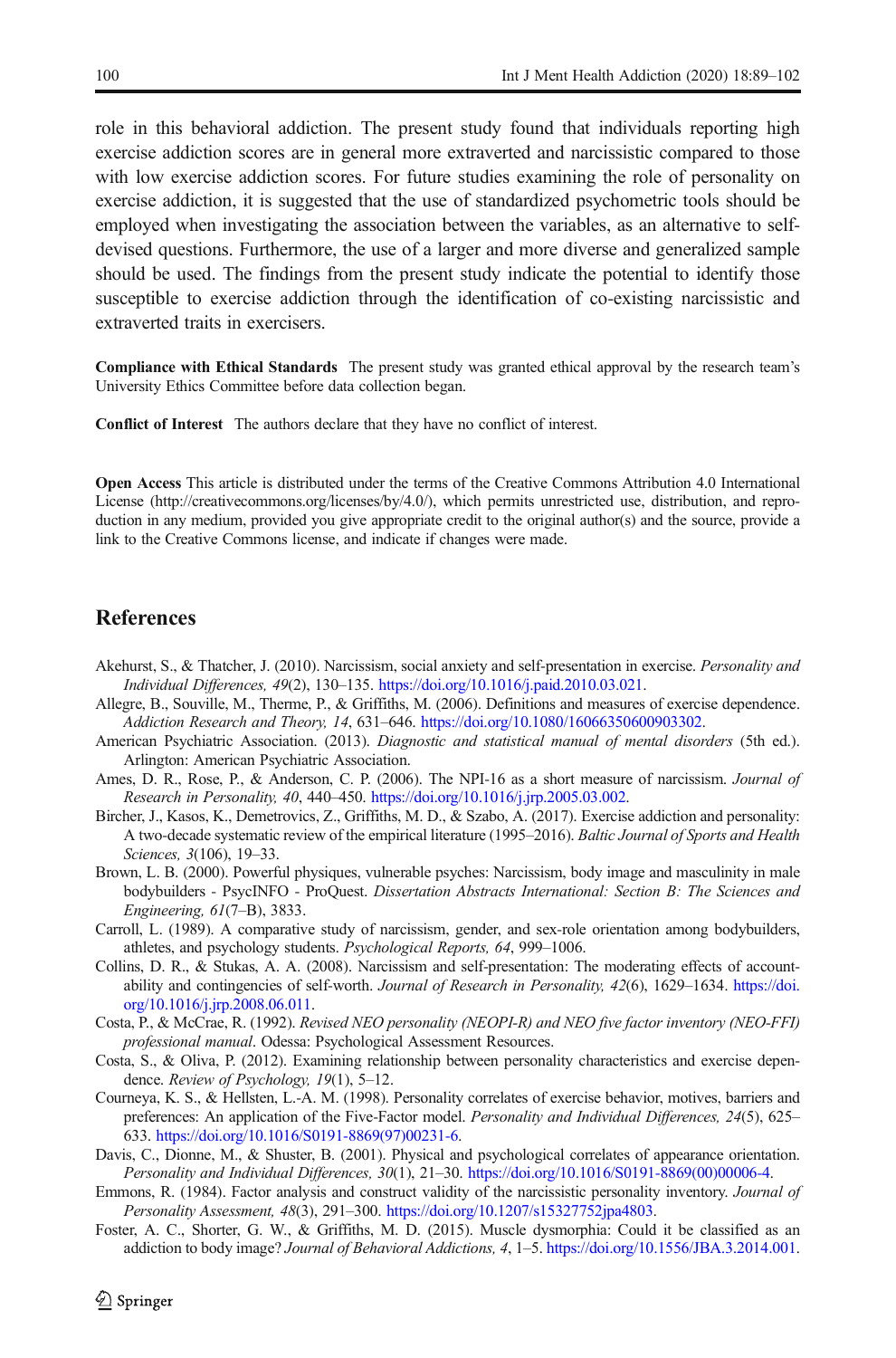- <span id="page-12-0"></span>Fox, K. R. (1999). The influence of physical activity on mental well-being. Public Health Nutrition, 2(3A), 411– 418. [https://doi.org/10.1017/S1368980099000567.](https://doi.org/10.1017/S1368980099000567)
- Glasser, W. (1976). Positive addictions. New York: Harper & Row.
- Gosling, S. D., Rentfrow, P. J., & Swann, W. B. (2003). A very brief measure of the Big-Five personality domains. Journal of Research in Personality, 37(6), 504–528. [https://doi.org/10.1016/S0092-6566\(03](https://doi.org/10.1016/S0092-6566(03)00046-1) [\)00046-1.](https://doi.org/10.1016/S0092-6566(03)00046-1)
- Gossop, M. R., & Eysenck, S. B. G. (1980). A further investigation into the personality of drug addicts in treatment. British Journal of Addiction, 75(3), 305–311. [https://doi.org/10.1111/j.1360-0443.1980.tb01384.x.](https://doi.org/10.1111/j.1360-0443.1980.tb01384.x)
- Graziano, W. G., Habashi, M. M., Sheese, B. E., & Tobin, R. M. (2007). Agreeableness, empathy, and helping: A person × situation perspective. Journal of Personality and Social Psychology, 93(4), 583–599. [https://doi.](https://doi.org/10.1037/0022-3514.93.4.583) [org/10.1037/0022-3514.93.4.583](https://doi.org/10.1037/0022-3514.93.4.583).
- Griffiths, M. (1996). Behavioural addiction: An issue for everybody? Journal of Workplace Learning, 8(3), 19– 25. <https://doi.org/10.1108/13665629610116872>.
- Griffiths, M. (2005). A "components" model of addiction within a biopsychosocial framework. Journal of Substance Use, 10(4), 191–197. <https://doi.org/10.1080/14659890500114359>.
- Griffiths, M. D., Szabo, A., & Terry, A. (2005). The exercise addiction inventory: A quick and easy screening tool for health practitioners. British Journal of Sports Medicine, 39(6), 30. [https://doi.org/10.1136](https://doi.org/10.1136/bjsm.2004.017020) [/bjsm.2004.017020](https://doi.org/10.1136/bjsm.2004.017020).
- Griffiths, M. D., Urbán, R., Demetrovics, Z., Lichtenstein, M. B., de la Vega, R., Kun, B., Ruiz-Barquín, R., Youngman, J., & Szabo, A. (2015). A cross-cultural re-evaluation of the Exercise Addiction Inventory (EAI) in five countries. Sports Medicine Open, 1, 5. <https://doi.org/10.1186/s40798-014-0005-5>.
- Gulker, M. G., Laskis, T. A., & Kuba, S. A. (2001). Do excessive exercisers have a higher rate of obsessivecompulsive symptomatology? Psychology, Health & Medicine, 6(4), 387–398. [https://doi.org/10.1080](https://doi.org/10.1080/13548500120087024) [/13548500120087024.](https://doi.org/10.1080/13548500120087024)
- Hausenblas, H. A., & Downs, D. S. (2002). Relationship among body image, exercise behavior, and exercise dependence symptoms. International Journal of Eating Disorders, 32(2), 169–172. [https://doi.org/10.1002](https://doi.org/10.1002/eat.10071) [/eat.10071.](https://doi.org/10.1002/eat.10071)
- Hausenblas, H. A., & Giacobbi, P. R. (2004). Relationship between exercise dependence symptoms and personality. Personality and Individual Differences, 36(6), 1265–1273. [https://doi.org/10.1016/S0191-](https://doi.org/10.1016/S0191-8869(03)00214-9) [8869\(03\)00214-9.](https://doi.org/10.1016/S0191-8869(03)00214-9)
- Hurst, R., Hale, B., Smith, D., & Collins, D. (2000). Exercise dependence, social physique anxiety, and social support in experienced and inexperienced bodybuilders and weightlifters. British Journal of Sports Medicine, 34(6), 431–435. <https://doi.org/10.1136/bjsm.34.6.431>.
- John, O. P., & Srivastava, S. (1999). The Big Five Trait taxonomy: History, measurement, and theoretical perspectives. In L. A. Pervin & O. P. John (Eds.), Handbook of personality: Theory and research (pp. 102– 138). New York: Guilford Press. <https://doi.org/10.1007/s13398-014-0173-7.2>.
- Kovacsik, R., Griffiths, M. D., Pontes, H. M., Soós, I., de la Vega, R., Ruíz-Barquín, R., Demetrovics, Z., & Szabo, A. (2018). The role of passion in exercise addiction, exercise volume, and exercise intensity in longterm exercisers. International Journal of Mental Health and Addiction. [https://doi.org/10.1007/s11469-018-](https://doi.org/10.1007/s11469-018-9880-1) [9880-1.](https://doi.org/10.1007/s11469-018-9880-1)
- Lucas, R. E., Diener, E., Grob, A., Suh, E. M., & Shao, L. (2000). Cross-cultural evidence for the fundamental features of extraversion. Journal of Personality and Social Psychology, 79(3), 452–468. [https://doi.](https://doi.org/10.1037/0022-3514.79.3.452) [org/10.1037/0022-3514.79.3.452](https://doi.org/10.1037/0022-3514.79.3.452).
- Mathers, S., & Walker, M. B. (1999). Extraversion and exercise addiction. Journal of Psychology, 133(1), 125– 128. [https://doi.org/10.1080/00223989909599727.](https://doi.org/10.1080/00223989909599727)
- McCrae, R. R., & Costa, P. T. Jr. (2008). The five-factor theory of personality. In O. P. John, R. W. Robins, & L. A. Pervin (Eds.), Handbook of personality: Theory and research (3rd ed., pp. 159-181). New York: Guilford Press. [https://doi.org/10.1007/978-1-4615-0763-5\\_11.](https://doi.org/10.1007/978-1-4615-0763-5_11)
- Miller, I. J. (1992). Interpersonal vulnerability and narcissism: A conceptual continuum for understanding and treating narcissistic psychopathology. Psychotherapy: Theory, Research, Practice, Training, 29(2), 216–224. <https://doi.org/10.1037/0033-3204.29.2.216>.
- Miller, K. J., & Mesagno, C. (2014). Personality traits and exercise dependence: Exploring the role of narcissism and perfectionism. International Journal of Sport and Exercise Psychology, 12(4), 368–381. [https://doi.](https://doi.org/10.1080/1612197X.2014.932821) [org/10.1080/1612197X.2014.932821](https://doi.org/10.1080/1612197X.2014.932821).
- Mondin, G. W., Morgan, W. P., Piering, P. N., Stegner, A. J., Stotesbery, C. L., Trine, M. R., & Wu, M. Y. (1996). Psychological consequences of exercise deprivation in habitual exercisers. Medicine & Science in Sports & Exercise, 28(9), 1199–1203. [https://doi.org/10.1097/00005768-199609000-00018.](https://doi.org/10.1097/00005768-199609000-00018)
- Mónok, K., Berczik, K., Urbán, R., Szabó, A., Griffiths, M. D., Farkas, J., Magi, A., Eisinger, A., Kurimay, T., Kökönyei, G., Kun, B., Paksi, B., & Demetrovics, Z. (2012). Psychometric properties and concurrent